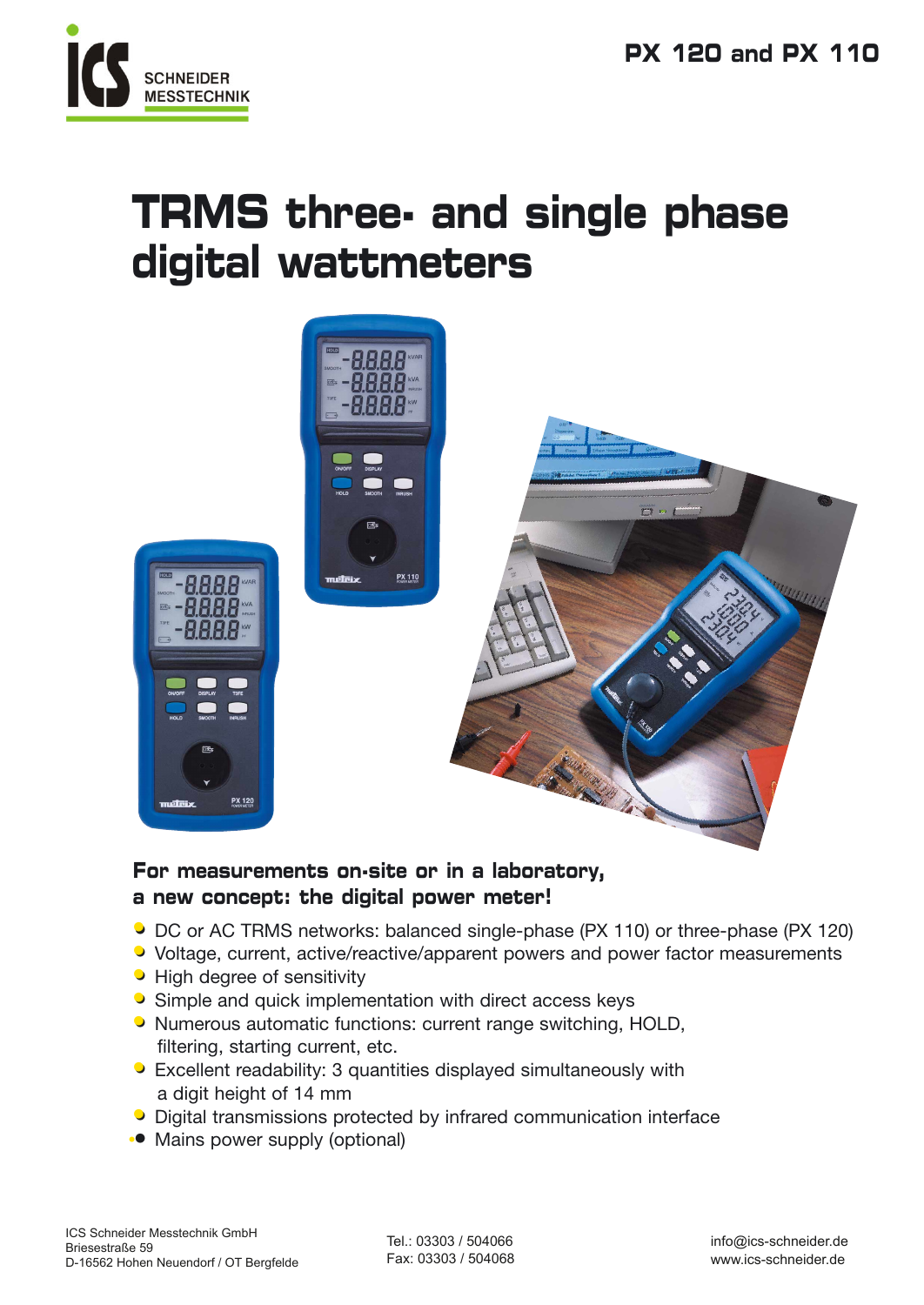Given their wide measuring range and their sensitivity, the PX 120 and PX 110 are intended for both general teaching and vocational training; examples of which are installers and company maintenance departments. To be more precise, their ability to measure RMS values in AC + DC (or TRMS) enables them to carry out measurements in the 4 quadrants on signals which are disturbed and polluted by harmonics. For these applications the PX 120 and 110 go well beyond the functions generally available on traditional wattmeters. That is why we should be talking about a new breed of instrument: the power meter!

The only difference between the two models is that the PX 120 measures powers using the three-phase three balanced wire system, whereas the PX 110 is reserved for single-phase networks.

**Smoothing function**

A processing software package then enables different quantities to be displayed on the screen of a PC, screen print-outs to be obtained, and even measurement files to be transferred to a spreadsheet and stored.

The SMOOTH function is very useful from the moment the measurement in question is an unstable one. It filters the measurements with a time constant of approximately 3 seconds. Display stability then goes from 5 counts to 2 counts.

In the event of it being used on a table, a stand allows the instrument to be propped up at an angle of 30°, thus making it easier to read the results. This stand is retracted into its housing on the back of the casing when measurements are carried out on site.

### **Exceptional readability**

In addition to a particularly large digit size (14 mm), the readout unit of the PX 120 and PX 110 has a display capacity of 9,999 counts (4 digits) on three lines. The user thus simultaneously displays three values. Two different tables then suffice to display all the quantities measured by the instruments.

This digital display is supplemented by different symbols which, at any moment, indicate the operating mode used, the units of each quantity or the state of the battery.

### **Protected digital link and software**

The PX 120 and 110 have an infrared digital link, thus making it easier to put the connection into place. Moreover, this transmission mode guarantees the user improved safety; besides, the PX 120 and 110 comply with the IEC 61010-1 standard (Category III - 600 V - Pollution level 2).

- **Accessories available as optional extras**
	- Wattmeter switch
	- Multiratio AC transformer (10, 15 and 30 A)
	- Data acquisition and processing software package<sup>\*</sup>
	- for PX 120 and PX 110 wattmeter
	- **Mains power supply**

e package on CD and the RS 232 optical lead.

Their casing reinforced with an elastomer mould gives these instruments an excellent handholding capability and a sturdiness which is second to none.

### **Easy implementation**

Although they offer elaborate functions, the PX 120 and PX 110 are very simple to implement. Each of the five (PX 110) or six (PX 120) keys corresponds to a single clearly identifiable function. The latter is then accessible via a single press of the key. Finally, the automatic change of range means that the user avoids having to carry out any adjustments. The instrument can be powered by batteries or the mains power supply.

### **User comfort and sturdiness**

### **Starting current**

There are loads, such as engines, some heating resistors or lighting systems which, when started up, cause a considerable rush of current. Although they last only a short time, these currents can trigger the safety devices or even damage an installation. To counter this, the PX 120 and PX 110 are provided with the INRUSH function, which consists

in measuring the maximum value of the samples over a halfperiod (with this value being maintained until a new and higher value is measured).

melais

## **PX 120 and PX 110: TRMS three- and single phase digital wattmeters**

### **Accessories and information required for ordering**

**Accessories included** Basically, each wattmeter is delivered with 2 voltage cables (1 red, 1 black), two 20 A current cables, 2 test probes (1 red, 1 black), 6 batteries, a verification certificate and an operating manual.

| HX0011 |                         |
|--------|-------------------------|
| HX0012 |                         |
| HX0013 | Г                       |
|        | f                       |
| HX0021 |                         |
|        | * Includes the software |

| To order |   |
|----------|---|
| PX0120   | Ð |
| PX0110   | Ð |

**PX0120** DC/AC three-phase three balanced wire digital wattmeter **PX0110** DC/AC single-phase digital wattmeter

### **More than a wattmeter, a power meter!**

*Multilingual data acquisition and processing software package.*



**PX 120** 





*Owing to their stand, the PX 120 and PX 110 are as much at ease on a table as in your hand.*

*the past, the connection performed merely by netised optical head w.* simply placed on the *panel c instrum* 

**Tottering contacts are** 

*With the 73 x 54.3 mm LCD display, the user knows what the situation is at a glance. The battery rundown indicator light warns him when the period of autonomy is down to one hour.*